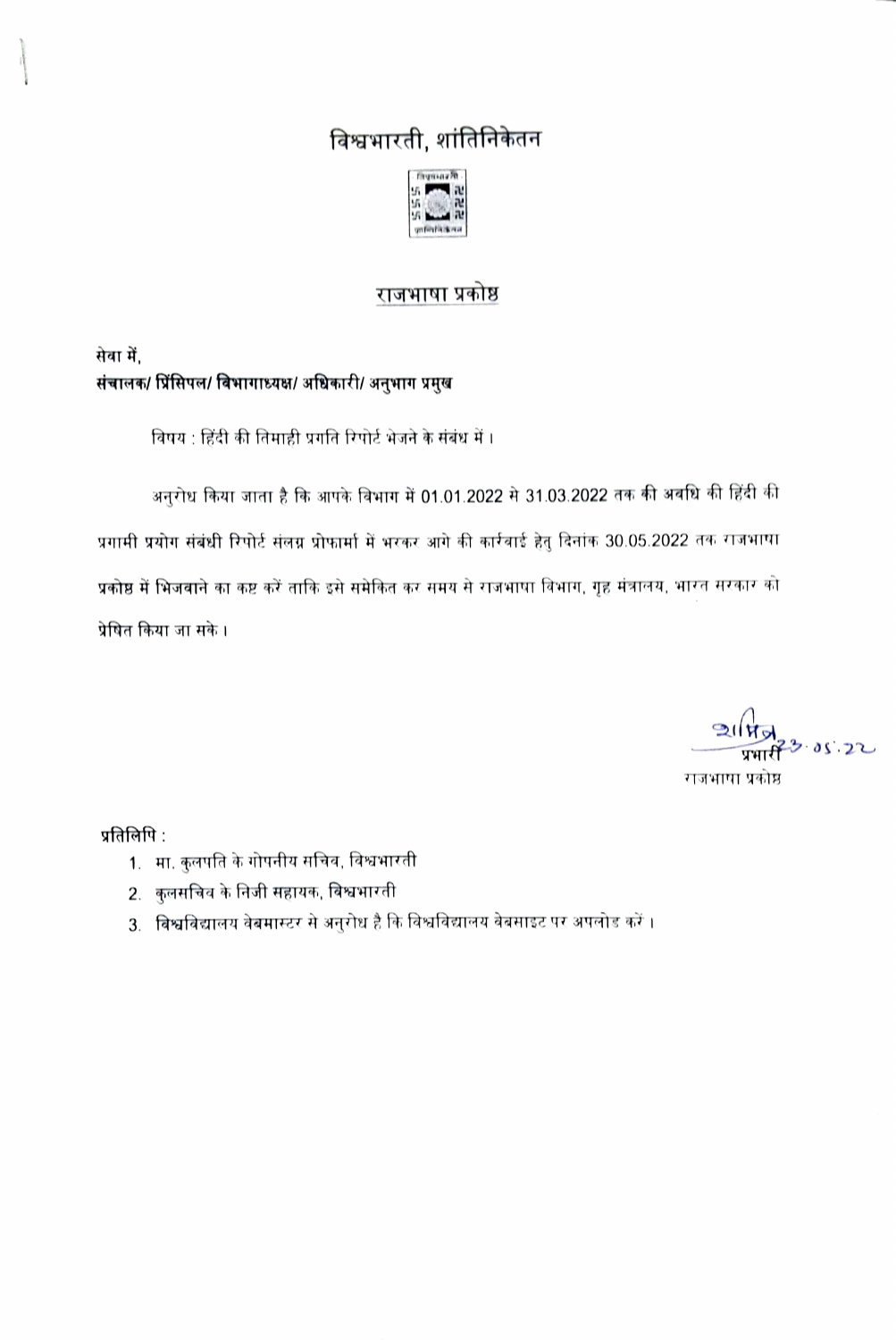## केंद्रीय कार्यालय के मंत्रालयों/विभागों/संबद्ध व अधीनस्थ कार्यालयों/सार्वजनिक क्षेत्रों के उपक्रमों/स्वायत्त निकायों आदि में राजभाषा हिंदी के प्रगामी प्रयोग से संबंधित तिमाही प्रगति रिपोर्ट

#### Quarterly Progress Report Regarding Progressive Use of Official Language Hindi in Ministries/ Departments/ Attached/ Subordinate Officers/ PSUs/ Autonomous Bodies etc.

को समाप्त तिमाही/ Quarter ending on भाग – 1 (प्रत्येक तिमाही में भरा जाए) Part-1 (To be furnished in each Quarter)

कार्यालय का नाम और पूरा पता : Name and Full Postal Address of the Office

1. राजभाषा अधिनियम, 1963 की धारा 3(3) के अंतर्गत जारी कागजात :

Documents\* issued under section 3(3) of Official Language Act, 1963

- (क) जारी कागजात की कुल संख्या :
- 
- (a) Total No. of documents issued :

शामिल है।

This include General Orders. Memoranda. Resolutions, Notifications, Rules. Agreements. Contracts, Tender Notices, Parliament Questions, etc.

2. हिंदी में प्राप्त पत्र (राजभाषा नियम 5)

Letters received in Hindi (Official Language Rule-5)

- (क) हिंदी में प्राप्त कुल पत्रों की संख्या  $\ddot{\phantom{1}}$ :
- (a) Total No. of letters received in Hindi
- (ख) इनमें से कितनों के उत्तर अंग्रेजी में दिए गए :
- (b) No. of letters replied to in English
- अंग्रेजी में प्राप्त पत्रों के उत्तर हिंदी में दिए जाने की स्थिती (केवल 'क' क्षेत्र में स्थित कार्यालयों के लिए)/ No. of  $3<sub>1</sub>$ letters received in English but replied to in Hindi (Applicable to Offices located I "A" Region only)

| क्षेत्र/Region                     | अंग्रेजी में प्राप्त पत्रों की संख्या | इनमें से कितनों के उत्तर हिंदी में<br>दिए गए/ Letters Replied to in<br>Hindi |
|------------------------------------|---------------------------------------|------------------------------------------------------------------------------|
| 'क' क्षेत्र से/ From Region<br>"А" |                                       |                                                                              |
| 'ख' क्षेत्र से/ From Region<br>"R" |                                       |                                                                              |